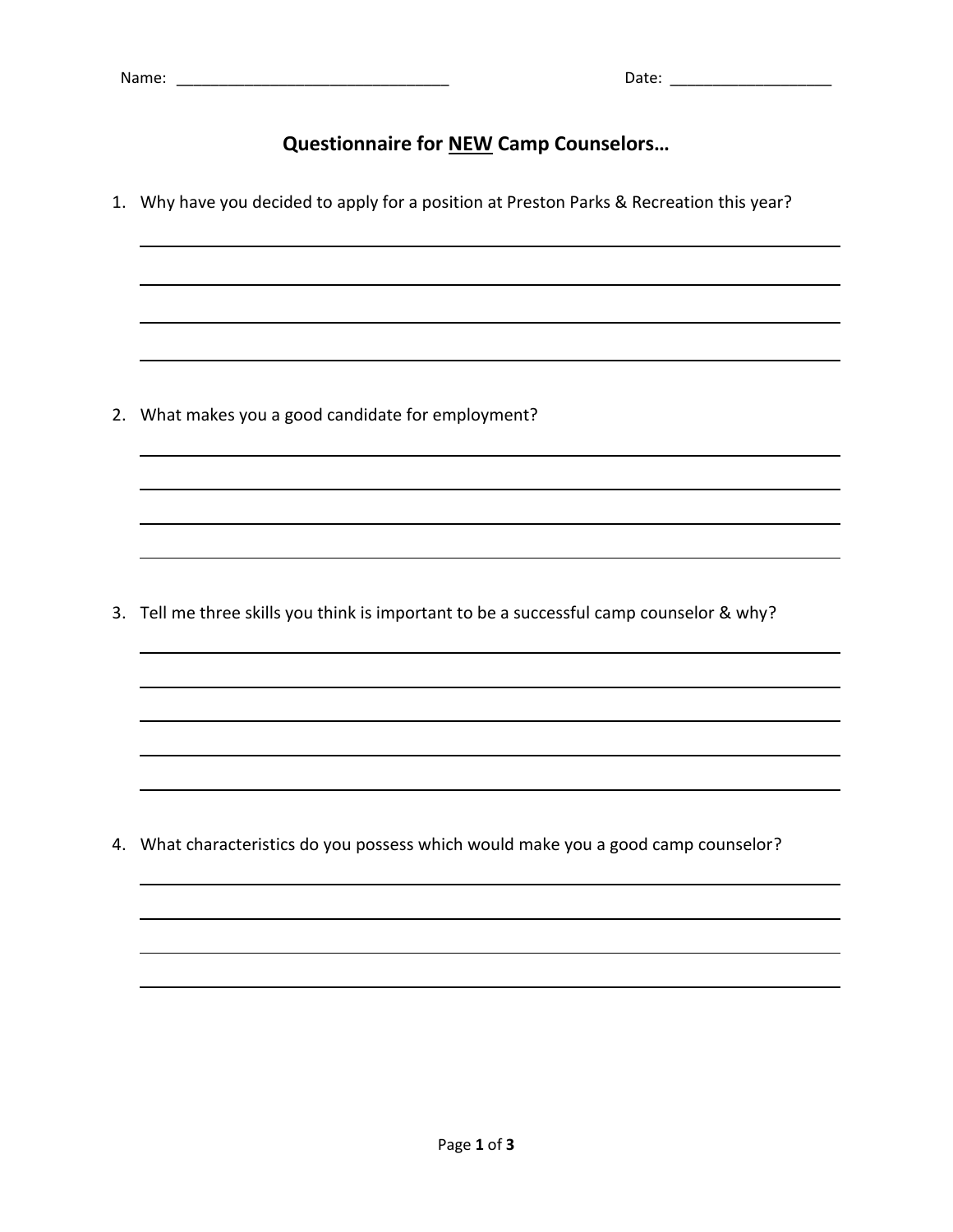| Name | Udu.<br>. |  |
|------|-----------|--|
|      |           |  |

5. Tell me YOUR definition of teamwork?

6. What do you think are some benefits of children attending summer camp?

7. If you could run any activity (game, arts & craft, etc) at camp, what would it be?

8. Have you ever attended summer camp? If so, what did you like and not like about your experiences at camp?

9. Are there any dates between June 27 – August 12 (Monday – Friday only, no weekends) that you are unable to work?